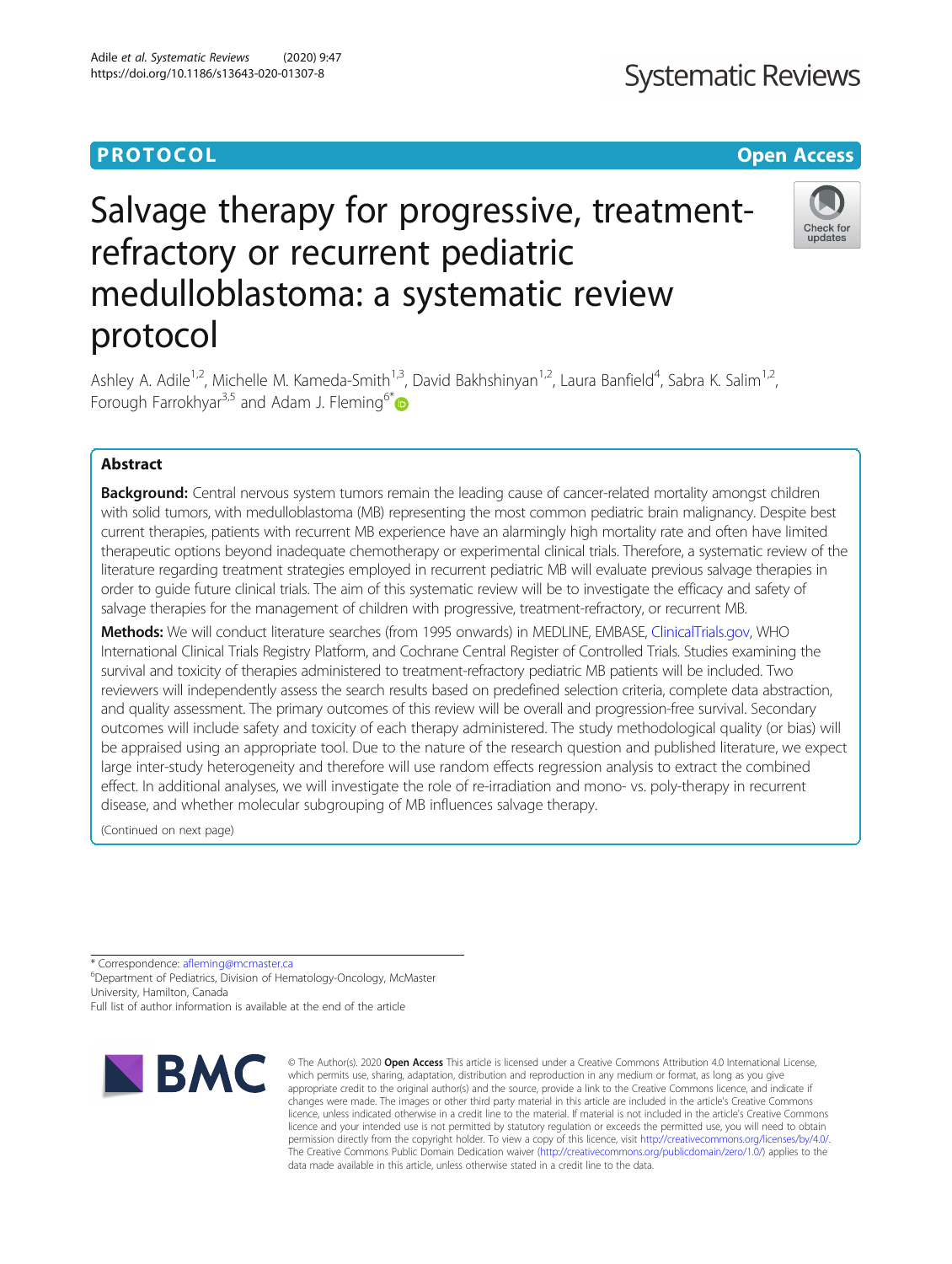#### (Continued from previous page)

Discussion: This systematic review will provide an overview of the current literature regarding salvage therapies for relapsed MB patients. Investigation of clinically tested therapies for children with recurrent MB has significant implications for clinical practice. By reviewing the efficacy and toxicity of MB salvage therapies, this study will identify effective therapeutic strategies administered to recurrent MB patients and can inform future clinical trials aimed to improve patient survivorship and quality of life.

Systematic review registration: PROSPERO [CRD42020167421](https://www.crd.york.ac.uk/PROSPERO/display_record.php?RecordID=167421)

Keywords: Salvage therapy, Medulloblastoma, Recurrent disease, Children

#### Background

Central nervous system (CNS) tumors are the most common solid malignancies amongst children and remain the leading cause of pediatric cancer-related mortality in this group  $[1-3]$  $[1-3]$  $[1-3]$  $[1-3]$  $[1-3]$ . As the most common malignant brain cancer in children, medulloblastoma (MB) accounts for 20% of CNS tumors and occurs most commonly in the pediatric population, particularly in those younger than 15 years of age [\[4](#page-6-0), [5\]](#page-6-0). Treatment involves maximal safe tumor resection, craniospinal irradiation, and high-dose chemotherapy. Although applying multi-modal therapies (radiation, chemotherapy, and surgery) has increased 5 year survival amongst standard-risk MB patients, overall survival (OS) rates seem to have plateaued. There has been minimal improvement in outcomes for high-risk patients, who often relapse and have high rates of disease metastasis [\[6](#page-6-0)]. Approximately 30–40% of MB patients experience relapse and have proven particularly difficult to treat [\[7](#page-7-0)]. These patients with treatment-refractory MB carry a high mortality rate, accounting for nearly 10% of all pediatric solid tumor-related deaths [\[7](#page-7-0)].

Within the past decade, basic science research has provided insight into the complexity of treatmentrefractory MBs, demonstrating that recurrent MBs are often genetically distinct from their matched primary tumor [[8,](#page-7-0) [9](#page-7-0)]. Therefore, any targeted treatment regimen identified to be effective on primary MB samples is poised to fail in recurrent lesions. Recent clinical trial design has aimed to integrate this emerging molecular genetic data into direct therapeutic targeting of the progressive disease [\[10](#page-7-0)]. However, treatment protocols for progressive MB currently lack standardization, making it difficult to determine the best course of treatment for these children. Current clinical trials employ salvage therapies, such as re-irradiation, re-administration of cytotoxic chemotherapy regimens, and new targeted treatments, which are aimed to elucidate the effectiveness and tolerance of each administered compound in children with recurrent disease  $[11-19]$  $[11-19]$  $[11-19]$  $[11-19]$ . To our knowledge, there is no published article that has systematically assessed the therapeutic options administered to pediatric patients with treatment-refractory MB [\[20](#page-7-0)]. Systematically reviewing the literature of previously

employed salvage therapies and analyzing their efficacy and safety may contribute to our understanding of effective treatment regimens for recurrent pediatric MB and hold the potential to inform future clinical trials.

#### **Objective**

This systematic review aims to assess the efficacy and safety of salvage therapies that have been used to manage children with progressive, treatment-refractory, or recurrent MB, as measured by overall and progressionfree survival, as well as grading of treatment-related toxicities.

### **Methods**

Standard methodology of systematic reviews and metaanalyses will be conducted to ensure limited bias in study identification, selection, and extraction. The present protocol has been reported in accordance with the guidelines outlined in the Preferred Reporting Items for Systematic Reviews and Meta-Analysis Protocols (PRISMA-P; see checklist in Additional file [1](#page-6-0)) [\[21](#page-7-0)]. A summary of the protocol has been registered within the International Prospective Register of Systematic Reviews database (PROSPERO; registration number CRD42020167421).

#### Eligibility criteria

Studies will be included based on the detailed PICOS (Population, Intervention, Comparison, Outcome, and Study design) framework:

#### Population

The study population includes infants, children, adolescents, and young adults (up to and including age 21 years to capture different definitions) with diagnoses of progressive, treatment-refractory, or recurrent MB at the time of study recruitment or following initial treatment [[20\]](#page-7-0). To reflect the earlier classification of MB as an infratentorial small round blue cell tumor, articles on recurrent MB, posterior fossa tumors, primitive neuroectodermal tumors (PNETs), and CNS sarcomas will be included during title and abstract screening [[22\]](#page-7-0). Studies that aggregate children and young adults or children with different types of solid or CNS tumors will be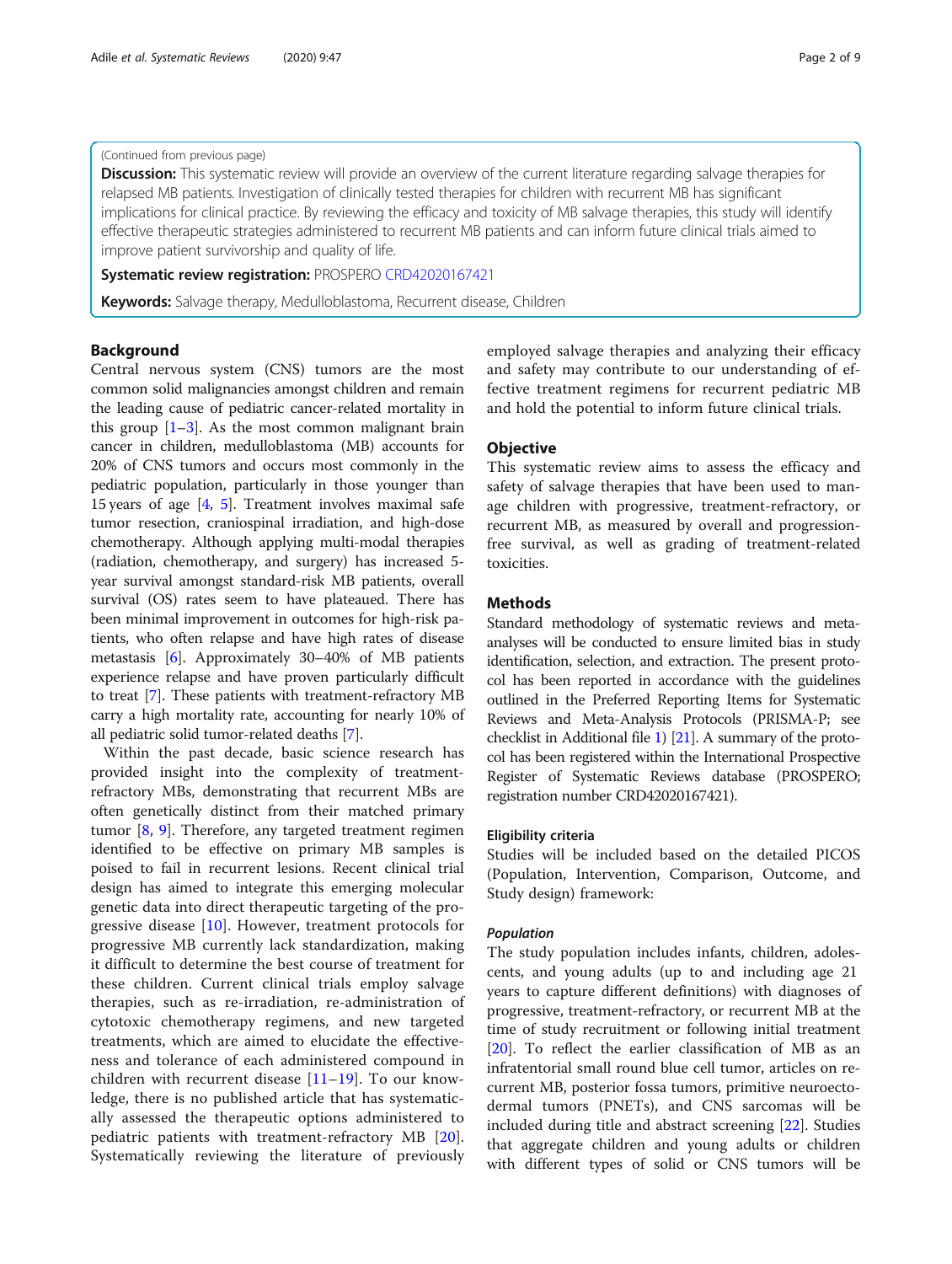included, provided that participant data and outcomes can be evaluated separately for each group. In addition, articles that combine MB/PNET patients will be included during title and abstract screening to ensure inclusion of all relevant articles; if results are not reported separately for each tumor type in the full text, studies will be flagged and excluded. Full-text articles will also be excluded where MB patients are not included, or inclusion of these patients is not specified. Studies that incorporate both newly diagnosed and recurrent tumors, adult patient cases, or possess any ambiguity will be included during the title and abstract screen, flagged for discussion between reviewers (AAA, SKS, DB), and further evaluated during the full text review.

#### Intervention

Any therapeutic modalities administered as salvage therapies to the specified population will be included (i.e., second surgery, re-irradiation, re-administration of standard- vs. high-dose chemotherapy, immunotherapy, bone marrow/stem cell transplantation, targeted therapies, and other therapeutic modalities alone or as part of a multimodal approach)  $[11–19, 23–27]$  $[11–19, 23–27]$  $[11–19, 23–27]$  $[11–19, 23–27]$  $[11–19, 23–27]$  $[11–19, 23–27]$  $[11–19, 23–27]$  $[11–19, 23–27]$  $[11–19, 23–27]$ . All studies discussing socioeconomic factors of the disease or aspects unrelated to clinical outcomes (OS, progression-free survival (PFS), and/or associated toxicity) will be excluded during manual screening.

#### Comparison

With no study design filters in the search strategy, we aim to include randomized controlled trials (RCTs) in our systematic review; however, such trials have not often been conducted in this field yet. As the majority of eligible studies only include patients receiving salvage therapy or palliative care, no specific comparator will be defined a priori. Therefore, any comparator (i.e., active or inactive therapy), including no therapy as the control group, will be included.

#### **Outcome**

The primary outcome will be OS and PFS. Secondary outcomes will include toxicity and safety of each therapeutic regimen. The Common Terminology Criteria for Adverse Events (CTCAE) v5.0 guidelines, as defined by the National Cancer Institute of the National Institutes of Health (NCI-NIH), will provide a standard of reporting safety and toxicity data of administered treatments (i.e., procedural complications and administration site conditions; development of infections, such as respiratory disorders; emergence of benign, malignant, and unspecified (i.e., cysts and polyps) neoplasms; musculoskeletal and connective tissue disorders; metabolism and nutrition disorders; nervous system disorders; psychiatric disorders, including depression, addictive behaviors, and bipolar and

related disorders) [\[28](#page-7-0)]. Additional outcome measures include evaluating the role of re-irradiation, mono- vs. poly-therapy, and whether molecular subgroups affect the efficacy of administered salvage therapies.

#### Study design

As no study design filters will be placed during the literature search, randomized and non-randomized controlled trials, prospective and retrospective studies, observational and interventional clinical trials, and case reports will be included. Studies lacking clinical outcome data, such as review articles, letters, editorials, and perspective and commentary pieces, will be excluded. During initial title and abstract screens, molecular or basic science publications, specific grey literature (i.e., letters to the editor, conference, and meeting abstracts), and clinical trials in recruitment phase or without results will also be excluded. Only completed studies with results from [ClinicalTrials.gov](http://clinicaltrials.gov), World Health Organization International Clinical Trials Registry Platform (WHO ICTRP), Cochrane Library, and bibliographic databases will be included and further assessed during full-text screening.

#### Information sources, search strategy, and search terms

A broad, comprehensive literature search will be developed by an academic health sciences librarian with expertise in systematic reviews and search strategy design. Searches are expected to elucidate studies that evaluate the efficacy and safety of salvage therapies for children with progressive, treatment-refractory, or recurrent MB. The search within bibliographic databases will consist of indexed English articles available from 1995 onwards, without publication-type restrictions. Articles published prior to 1995 will be excluded, as only the following years represent the modern era for MB standard of care with surgery, adjuvant chemotherapy, and craniospinal radiation [\[29](#page-7-0)–[33\]](#page-7-0). Studies published during or after 1995 that report on results dating before 1995 will be excluded, while articles with information from before and after 1995 will be included for further assessment in full-text review. A combination of keywords and medical subject heading terms will be used, relating to salvage therapies administered to pediatric patients (i.e., infants, children, young adults, and/or adolescents, whom are no older than 21 years) with progressive, treatment-refractory, or recurrent MB or PNET. Searches for appropriate studies will be conducted in the following databases: Medical Literature Analysis and Retrieval System (MEDLINE), the Excerpta Medica Databases (EMBASE), and Cochrane Central Register of Controlled Trials (CENTRAL) [[34\]](#page-7-0). The draft search strategy for the MEDLINE database is available as Additional file [2](#page-6-0).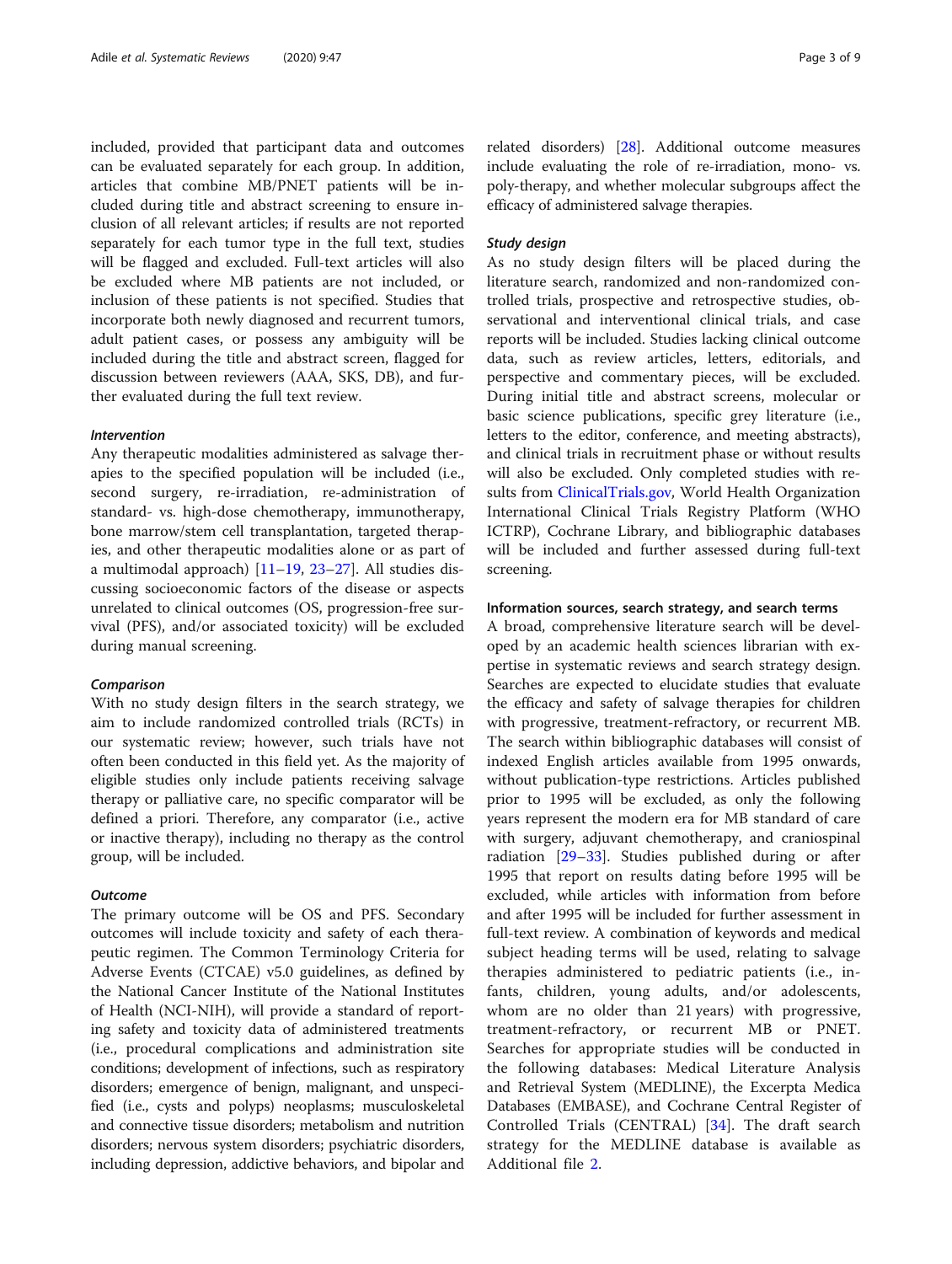To mitigate the risk of missing relevant studies, grey literature searches will be included in this review. Searches of the National Institutes of Health Clinical Trials (or [ClinicalTrials.gov](http://clinicaltrials.gov); <http://www.clinicaltrials.gov>) and WHO ICTRP [\(http://www.who.int/ictrp/en/\)](http://www.who.int/ictrp/en/) will identify completed and ongoing studies; however, only clinical trials with reported results will be assessed and included, if deemed relevant. We will identify eligible studies using the search strategy, "Recurrent medulloblastoma, childhood" and "PNET, Recurrent" for [ClinicalTrials.gov](http://clinicaltrials.gov), while WHO ICTRP searches included "recurrent medulloblastoma" and "PNET". Synonyms automatically generated by WHO ICTRP are listed in Additional file [3](#page-6-0).

#### Data management

Results from the literature search of all databases will be exported as RIS or Microsoft Excel files. References from bibliographic databases will be uploaded to the online Covidence software [\[35](#page-7-0)]. The health sciences academic librarian (LB) will provide the review team with Excel files of grey literature searches, which will be manually screened thereafter. Duplicated articles will be automatically identified and eliminated by Covidence, or manually removed by reviewers (AAA, SKS, DB). Covidence is an online systematic review management software, which allows for improved efficacy, accessibility, and reproducibility for reviews. It will be used during title and abstract, as well as full-text review screening, while Microsoft Excel will be utilized for data extraction.

#### Selection and data collection process

Two reviewers (AAA, SKS) will independently assess the search results, conduct data abstraction, and complete quality assessment, as guided by the population, intervention, and study design eligibility criteria. Reviewers will include all studies that appear to meet the inclusion criteria, or where further investigation is required to determine eligibility. Full reports of eligible studies will be retrieved and uploaded to Covidence by one reviewer (AAA) and confirmed by another (SKS), following article title and abstract screening. Information from full-text articles will be extracted independently and in duplicate by two reviewers (AAA, SKS).

Reviewers will develop a comprehensive data extraction form on Microsoft Excel, as guided by Covidence's piloting forms, and data collection forms for RCTs by Cochrane Training, in addition to several peer-reviewed systematic reviews and protocols [[36](#page-7-0)–[41](#page-7-0)]. An initial calibration test will be conducted (AAA, SKS) on a set of 5 randomly selected articles and 5 randomly selected clinical trials to ensure high inter-rater agreement; the latter will compare manual and automatic data extraction methods (using Extracting Accurate efficacy and safety information from [ClinicalTrials.gov,](http://clinicaltrials.gov) EXACT) [\[42\]](#page-7-0). A

third reviewer (DB) will oversee both pilot tests. Collectively, the review team (AAA, SKS, DB, MMK-S, AJF) will refine the full-text screening criteria and report reasons for study exclusion. Modification of the developed data extraction forms will allow for a standardized piloting methodology, as guided by the results and subsequent discussion following the calibration tests—after which formal screening will commence. Based on study design, outcome measures, and data presented, we anticipate that data extraction and updating piloting forms will be an iterative process. Throughout the extraction process, reviewers (AAA, SKS) will meet and compare findings to ensure reliability and reproducibility amongst data collection approaches. Disagreements or discrepancies between reviewers, during any phase of the review process, will be recorded and a third reviewer will be an arbiter, if necessary. Furthermore, first and corresponding authors of the original articles will be contacted by one reviewer (AAA; with a maximum of three emails per author) if studies possess ambiguity for information pertinent to judge outcome results. Where additional data is required but unavailable, the review team will discuss the impact of missing data. For example, if the number of studies deemed to be eligible after full-text review is below the minimum required for statistical analyses and no response is received from the original authors, the review team will discuss and determine whether previously flagged articles featuring aggregated MB/PNET data should be extracted.

#### Data items

A standardized data extraction form will be used to collect relevant information from each study, which will include (but is not limited to) the following: study characteristics (i.e., citation, author details, participating center(s)), methodology (i.e., study design, randomization method, data extraction methods, quality assessment results), population (i.e., eligibility criteria, age, male/female proportion, prior treatment history), intervention (i.e., therapeutic(s) label, dosage, duration and frequency, delivery method), and outcome measures (i.e., definition, type and number of events/ type, toxicity/safety effects), as listed in Additional file [4](#page-6-0). Furthermore, data from articles with healthy comparison cohorts will be abstracted, using the same criteria with the exception of tumor- and treatment-related variables.

#### Outcomes and prioritization

The outcomes of the present study were selected based on our team's expert knowledge of MB and in consultation with clinical neuro-oncology experts. Specifically, the primary outcomes of this review are OS and PFS of progressive, treatment-refractory, or recurrent pediatric MB patients from treatment-related mortality, defined as death associated with administered salvage therapy.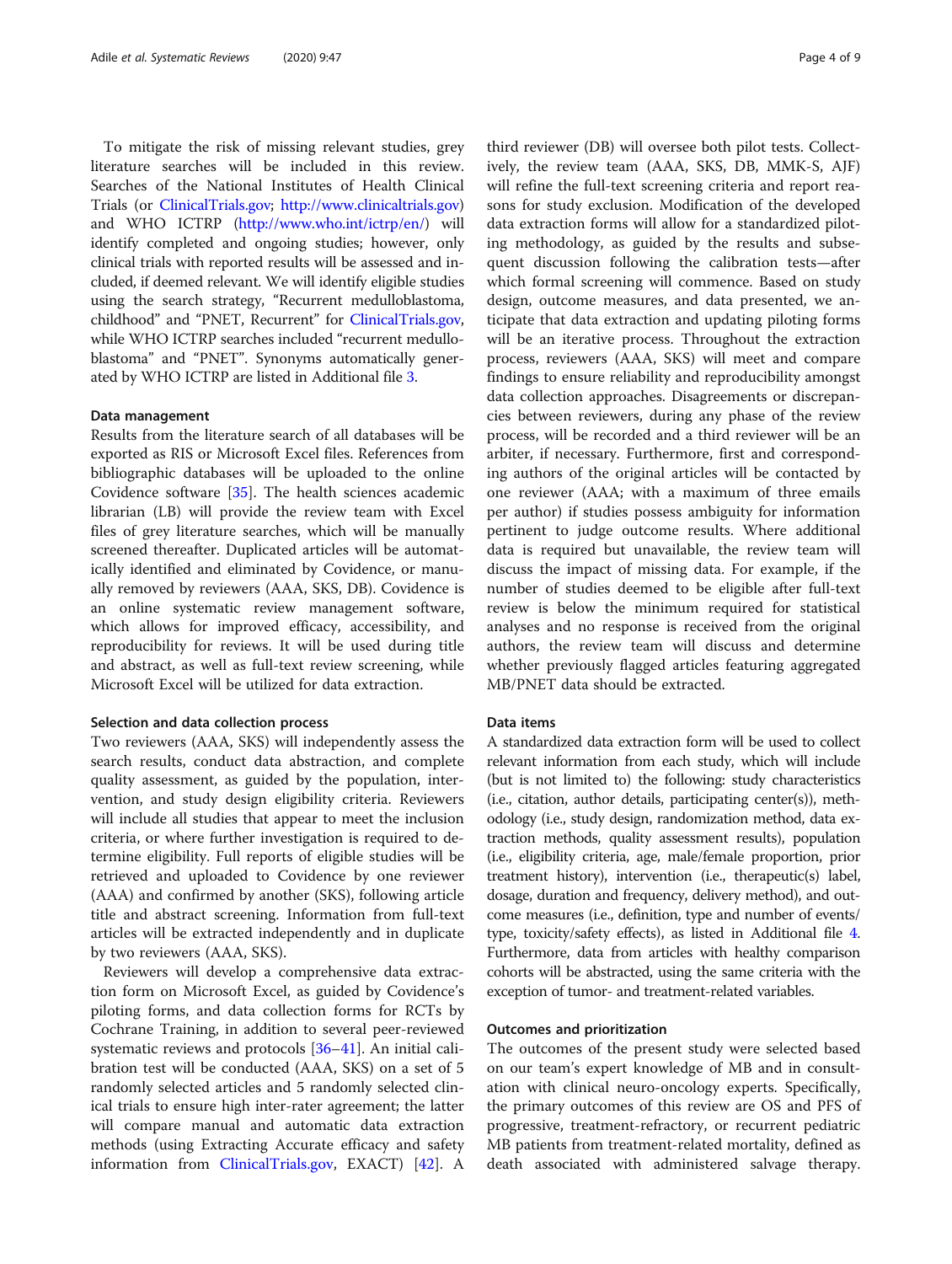Secondary outcomes involve treatment-related morbidities as specified by safety and toxicity (i.e., physical and/ or cognitive, short- and/or long-term, serious or other adverse effects). Priority will be given to these outcome measures, as they hold the most clinical relevance and the majority of eligible studies are likely to include survival and/or toxicity data. OS and PFS will be reported as percentages in a given timeframe (i.e., 3, 5, or 10 years), whereas toxicity data will be transcribed using pre-defined definitions and numerical reports of comorbidities (i.e., number of events per adverse effect). Specifically, reviewers will cross-reference data presented in each applicable study and the CTCAE v5.0 guidelines, as to provide standardized definitions of common adverse effects, when reporting secondary outcomes. The NCI-NIH's guidelines outline the extent of organ toxicity experienced by cancer patients undergoing therapy, while providing clinical definitions of the severity for each adverse effect [[28](#page-7-0)]. Some possible safety concerns that may arise include (but is not limited to) blood and lymphatic system disorders; cardiac disorders; ear and labyrinth disorders; endocrine disorders; eye disorders; gastrointestinal disorders; general disorders and administration site conditions; hepatobiliary disorders; immune system disorders; infections and infestations; injury; poisoning and procedural complications; metabolism and nutrition disorders; musculoskeletal and connective tissue disorders; neoplasms benign; malignant and unspecified (including cysts and polyps); nervous system disorders; psychiatric disorders; renal and urinary disorders; reproductive system and breast disorders; respiratory, thoracic, and mediastinal disorders; skin and subcutaneous tissue disorders; and vascular disorders [[28\]](#page-7-0). Furthermore, CTCAE v5.0 assigns grades 1 through 5 with explicit clinical definitions of the severity for each adverse effect (i.e., grade 1: mild, asymptomatic or mild symptoms, clinical or diagnostic observations only, intervention not indicated; grade 2: moderate, minimal, local or non-invasive intervention indicated, limiting age-appropriate instrumental activities of daily living; grade 3: severe or medically significant but not immediately life-threatening, hospitalization or prolongation of hospitalization indicated, disabling, limiting self-care activities of daily living; grade 4: life-threatening consequences, urgent intervention indicated; grade 5: death related to adverse effects) [\[28](#page-7-0)]. As such, the preferred reporting of toxicity data will involve using CTCAE v5.0 definitions, where applicable. In the event that any article features definitions of treatment-related morbidities absent from the CTCAE v5.0 guidelines, adverse effects will be quoted verbatim.

Other outcomes include elucidating the role for reirradiation and mono- vs. poly- therapy in recurrent disease, as such approaches are often employed in salvage therapies, in addition to discerning whether molecular subgrouping affects the effectiveness of the administered treatment regimen(s)  $[11–13, 26, 27]$  $[11–13, 26, 27]$  $[11–13, 26, 27]$  $[11–13, 26, 27]$  $[11–13, 26, 27]$  $[11–13, 26, 27]$  $[11–13, 26, 27]$  $[11–13, 26, 27]$ . We expect that these measures will require further investigation into collected data, granted that such data is available. As a result, priority will not be given to these outcomes. We anticipate data relevant to these outcomes will be heterogenous and will require cautious interpretation with subsequent description in the metaanalysis within the discussion section.

#### Risk of bias assessment

The quality of randomized and non-randomized studies will be assessed by the Cochrane Risk of Bias RoB 2.0 tool and ROBINS-I tool, respectively [\[43](#page-7-0), [44\]](#page-8-0). This approach provides highly detailed assessment criteria, which limits any subjectivity present and thereby will strengthen the quality of this review. Parameters of bias in each study will be scored as having low, medium, high, or unclear risk, in which the former is deemed as a high-quality study. While we will not exclude lowquality/high-risk studies, we will use these results as a means to describe the rigor of included articles. An online risk of bias visualization application by Cochrane, termed robvis, will be explored by reviewers with the intention to generate a figure that summarizes quality assessments, which may be included in the meta-analysis [[45\]](#page-8-0). If this figure is not favored to be included in the systematic review, a tabular presentation of the risk of bias assessment for individual studies will be included. All methodological criteria will be at the overall study, rather than outcome level, as to not clutter the risk of bias assessment figure or table with each fully reported outcome. Additionally, quality and level of evidence will be described via the GRADE (Grading of Recommendations, Assessment, Development and Evaluations) recommendation criteria [[46\]](#page-8-0). According to GRADE, it is expected that data from RCTs will produce high-quality evidence although quality can be diminished due to the robustness of the included studies. In order to determine the quality, strength, and therefore recommendation of eligible studies, key factors such as inconsistency between studies, publication bias, and imprecision of results will require in-depth investigation. The quality of evidence will be stratified into one of four categories: high, moderate, low, and very low (i.e., *high quality*: confidence in the estimate of intervention effect is not likely to waiver, even with additional research; *moderate qual*ity: further research is likely to hold an important role on the confidence of the effect's estimate and may change it; low quality: further research is very likely to hold an important role on the confidence of the effect's estimate and is likely to change it; very low quality: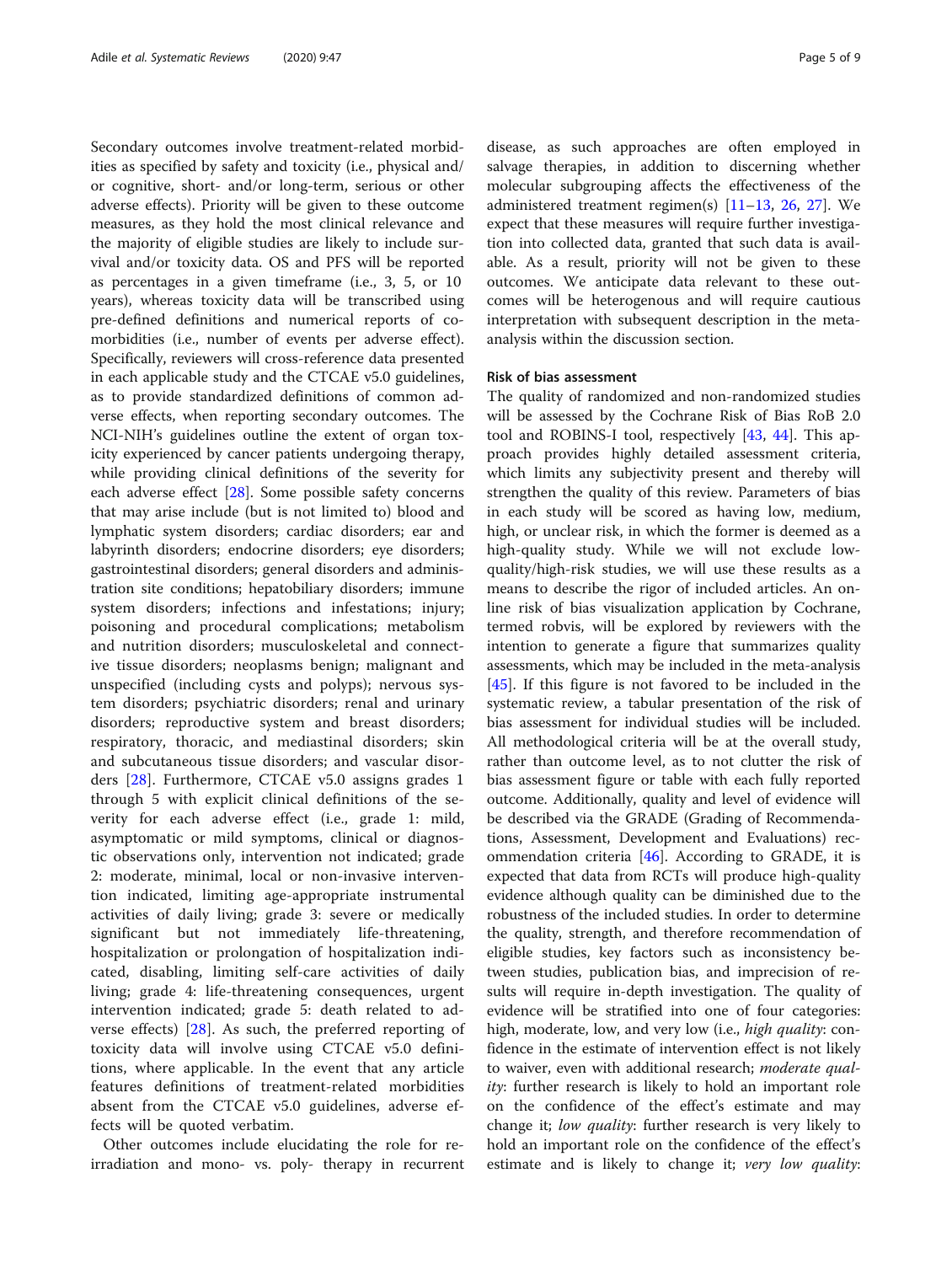uncertainty exists from any estimate of intervention effect) [\[46](#page-8-0)]. The GRADE-CERQual will be used to inform the confidence of results [\[47](#page-8-0), [48](#page-8-0)]. Furthermore, a funnel plot will be used for visual assessment of the publication bias and selective reporting.

Two reviewers (AAA, SKS) will independently complete the quality assessment. Methods similar to those undertaken in data piloting will be employed (i.e., calibration test using appropriate Cochrane tools and GRADE criteria, if necessary; regular meetings to compare findings). Discrepancies will be discussed and resolved by consultation with a third reviewer (DB).

#### Data synthesis

The baseline participant characteristics (i.e., number of participants, median age, age range, male/female proportion, prior treatment history, year of publication, etc., for all participants and specifically MB participants) will be summarized in tables. Clinical heterogeneity (i.e., population, interventions, and outcome measurement features) and methodological heterogeneity (risk of bias) will be described and considered in data synthesis. Data on the outcome measures will be pooled, and the odds ratios of OS and PFS, with their corresponding 95% confidence intervals, will be reported for each intervention and compared with one another.

The odds ratios between the interventional groups will be estimated using random effects model with an inverse variance approach as we anticipate large between-study heterogeneity. Heterogeneity will be tested using the Cochrane's  $Q$  test with  $p$  value set at 0.1 for significance and quantified using  $l^2$  statistic ( $l^2$  < 25% as low, 40–50% as moderate, and  $>50\%$  as substantial heterogeneity).  $I^2$ outputs will be analyzed, and the feasibility of combining clinical studies will be assessed. Inter-study outputs with high heterogeneity will be described independently. The synthesis of the secondary outcome measures will be conducted using similar approaches and methodologies. Stata SE 12.0 (StataCorp LP, College Station, Texas, USA) and Review Manager (RevMan) 5.3 (The Nordic Cochrane Center, Copenhagen, Denmark) will be used for data synthesis.

To examine the contribution of moderator variables on the absolute PFS difference, a random effects metaregression model will be applied using "metareg" macro available for Stata SE 12.0 software. The dependent variable will be the PFS, and the moderator variables will include study location; baseline mean demographics, such as median age and its corresponding stable disease; male/female proportion; therapeutic interventions; and the Cochrane quality components and sample size. First, a univariable random effects meta-regression will be performed, and then, variables with a significance level of 0.1 will be tested in a multivariable meta-regression analysis. Between moderators, interaction will be considered for adjustment and included in the multivariable meta-regression analysis.

Sensitivity analysis will be performed by excluding trials with > 15% of the missing outcome data and in case of large heterogeneity. A  $p$  value of 0.05 will be used for statistical significance. Meta-biases, such as publication bias and selective reporting, will be evaluated by a funnel plot for visual assessment.

Where quantitative synthesis is not appropriate (i.e., when aiming to identify the role for re-irradiation and mono- vs. poly- therapy in recurrent disease, or whether molecular subgrouping influences the efficacy of salvage therapies), careful evaluation of the results with subsequent description will be included.

#### Amendments

Any amendments to the protocol will be dated, and detailed rationale for which these changes are made will be documented in PROSPERO. Such changes will only be made following extensive group discussion (AAA, SKS, DB, MMKS, AJF). In the event that any necessary amendments affect statistical data analyses, our biostatistics expert (FF) will be consulted to determine a more suitable alternative. However, given that a standardized data extraction form will be developed by reviewers following full-text screening, modifications to the piloting form template (criteria listed in Additional file [4](#page-6-0)) will not be considered amendments. Therefore, the finalized extraction form will be included in the meta-analysis.

#### **Discussion**

The present study aims to outline the methodology and analytical (both statistical and narrative) approaches that will be employed to detail a systematic review of salvage therapies for recurrent pediatric MB patients. This protocol is strengthened by utilizing the PRISMA-P guidelines, which improve both study accuracy and transparency. Additional strengths of this study stem from employing two reviewers to independently conduct screens, data extraction, and quality assessment (or risk of bias). To mitigate against subjectivity and human error, regular correspondence amongst reviewers throughout data collection will corroborate accuracy of findings. Inclusion of various experts in the fields of systematic reviews and search strategy design, MB, clinical research, and biostatistics has also served to improve this review. Every attempt was made to develop a comprehensive protocol with appropriate literature searches, screening, data extraction, and reporting methodologies, along with detailed eligibility criteria. Review-level limitations of the present study include literature search restrictions by inclusion of indexed English articles published during and after 1995; however, articles during this time period will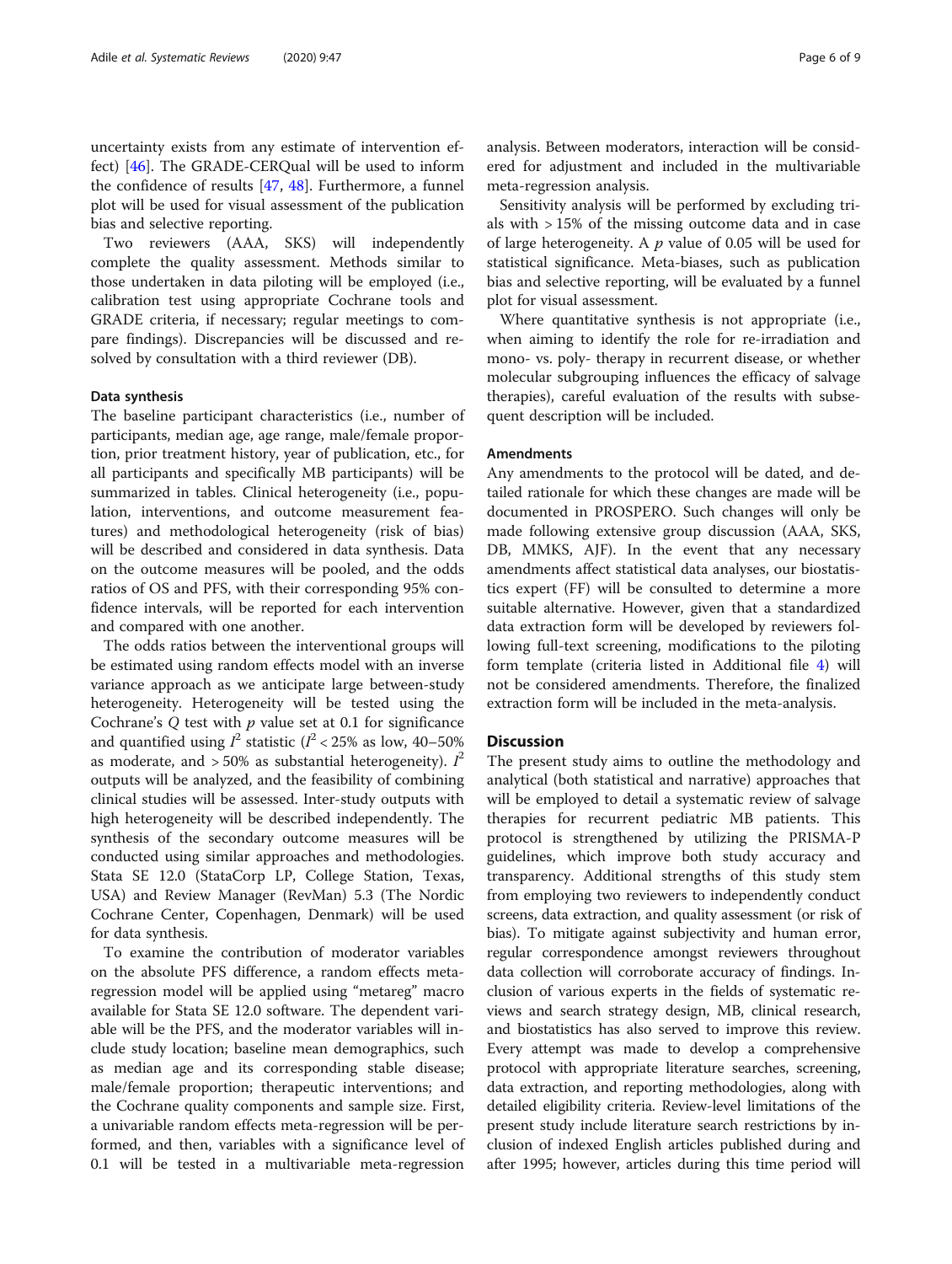<span id="page-6-0"></span>capture the relevant, modern era of MB standard therapy. Additional selection bias involves exclusion of ongoing and incomplete grey literature (i.e., conference abstracts, reviews, incomplete clinical trials), but the data disclosed in these studies are likely insufficient to extract relevant study and outcome results (i.e., all participating centers, participant characteristics, prior treatment history, intervention information for each participant, aggregated vs. non-aggregated data, etc.). Therefore, exclusion of these studies is expected to improve the overall quality of the review. Furthermore, the absence of RCTs conducted in recurrent MB disease represents a publication bias. Given that treatment-refractory, pediatric MB is a highly specialized field, included studies will describe the limited number of centers proficient at treatment administration for pediatric MB patients. Lastly, heterogeneity both within and between studies (i.e., inclusion and exclusion criteria, participant characteristics like age at relapse(s), small sample size of MB patients in each study, reporting of MB tumors separately or aggregated with other tumors) may also limit generalization of results and thereby will undergo careful evaluation. Despite the potential caveats, it is still important to undertake this systematic review, given the impact that such work might have for future treatment of children with recurrent MB.

Though multi-modal therapy protocols have significantly improved the overall prognosis for MB, many patients still experience relapse of disease. Patients presenting with disseminated disease at time of recurrence are often provided with palliative care alone. These children who are identified as having relapsed on radiological and clinical follow-up have limited therapeutic options beyond the setting of clinical trials, and no consensus to standard of care exists. The aim of this review is intended to evaluate the efficacy and safety of therapeutic strategies to salvage patients with progressive, treatment-refractory, or recurrent pediatric MB. As a result, identifying the association between clinical outcome and treatment-related morbidities of administered therapeutic agent(s) holds great potential to guide future clinical trials.

### Supplementary information

Supplementary information accompanies this paper at [https://doi.org/10.](https://doi.org/10.1186/s13643-020-01307-8) [1186/s13643-020-01307-8](https://doi.org/10.1186/s13643-020-01307-8).

Additional file 1. PRISMA-P 2015 Checklist.

Additional file 2. Search strategy for Ovid MEDLINE.

Additional file 3. Search strategy for WHO ICTRP.

Additional file 4. Data extraction form template.

#### Abbreviations

CENTRAL: Cochrane Central Register of Controlled Trials; CNS: Central nervous system; CTCAE: Common Terminology Criteria for Adverse Events; EMBASE: Excerpta Medica Databases; EXACT: Extracting Accurate efficacy and

safety information from ClinicalTrials.gov; GRADE: Grading of Recommendations Assessment, Development and Evaluation; MB: Medulloblastoma; MEDLINE: Medical Literature Analysis and Retrieval System; NCI-NIH: National Cancer Institute of the National Institutes of Health; OS: Overall survival; PFS: Progression-free survival; PNET: Primitive neuroectodermal tumor; PRISMA: Preferred Reporting Items for Systematic Reviews and Meta-Analyses; PRISMA-P: Preferred Reporting Items for Systematic reviews and Meta-Analysis Protocols; PROSPERO: International Prospective Register of Systematic Reviews; RoB 2.0 tool: Revised tool for Risk of Bias in randomized trials; ROBINS-I tool: Risk Of Bias in Non-randomized Studies-of Interventions; WHO ICTRP: World Health Organization International Clinical Trials Registry Platform

#### Acknowledgements

Not applicable.

#### Authors' contributions

AJF is the guarantor of the study. LB, AAA, and MMK-S designed the search strategy. AJF, MMK-S, DB, and AAA developed the eligibility criteria. AAA, MMK-S, DB, and SKS contributed to article screening. FF provided methodological and statistical expertise on data synthesis. Quality and risk of bias assessment was defined by AAA and confirmed by FF. AAA, MMK-S, and FF drafted the protocol. AAA, MMK-S, DB, LB, SKS, FF, and AJF (all authors) read, edited, and approved the final manuscript.

#### Funding

No funding was received for this work.

#### Availability of data and materials

Not applicable.

Ethics approval and consent to participate None required.

#### Consent for publication

Not applicable.

#### Competing interests

The authors declare that they have no competing interests.

#### Author details

<sup>1</sup>McMaster Stem Cell and Cancer Research Institute, McMaster University Hamilton, ON, Canada. <sup>2</sup>Department of Biochemistry and Biomedical Sciences, McMaster University, Hamilton, ON, Canada. <sup>3</sup>Department of Surgery, Division of Neurosurgery, McMaster University, Hamilton, ON, Canada. <sup>4</sup> Health Sciences Library, McMaster University, Hamilton, Ontario, Canada. <sup>5</sup>Department of Health, Evidence and Impact, McMaster University Hamilton, Ontario, Canada. <sup>6</sup>Department of Pediatrics, Division of Hematology-Oncology, McMaster University, Hamilton, Canada.

#### Received: 30 September 2019 Accepted: 20 February 2020 Published online: 04 March 2020

#### References

- 1. Northcott P, Jones D, Kool M, Robinson G, Gilbertson R, Cho Y, et al. Medulloblastomics: the end of the beginning. Nat Rev Cancer. 2012. <https://doi.org/10.1038/nrc3410>.
- 2. Pui C, Gajjar A, Kane J, Qaddoumi I, Pappo A. Challenging issues in pediatric oncology. Nat Rev Clin Oncol. 2011. [https://doi.org/10.1038/nrclinonc.2011.95.](https://doi.org/10.1038/nrclinonc.2011.95)
- 3. Siegel R, Naishadham D, Jemal A. Cancer statistics, 2012. CA Cancer J Clin. 2012. [https://doi.org/10.3322/caac.20138.](https://doi.org/10.3322/caac.20138)
- 4. Frühwald MC, Rutkowski S. Tumors of the central nervous system in children and adolescents. Dtsch Arztebl Int. 2011. [https://doi.org/10.3238/](https://doi.org/10.3238/arztebl.2011.0390) [arztebl.2011.0390](https://doi.org/10.3238/arztebl.2011.0390).
- 5. Dolecek TA, Propp JM, Stroup NE, Kruchko C. CBTRUS statistical report: primary brain and central nervous system tumors diagnosed in the United States in 2005-2009. Neuro Oncol. 2012. [https://doi.org/10.1093/neuonc/](https://doi.org/10.1093/neuonc/nos218) [nos218](https://doi.org/10.1093/neuonc/nos218).
- 6. Packer RJ, Gajjar A, Vezina G, Rorke-Adams L, Burger PC, Robertson PL, et al. Phase III study of craniospinal radiation therapy followed by adjuvant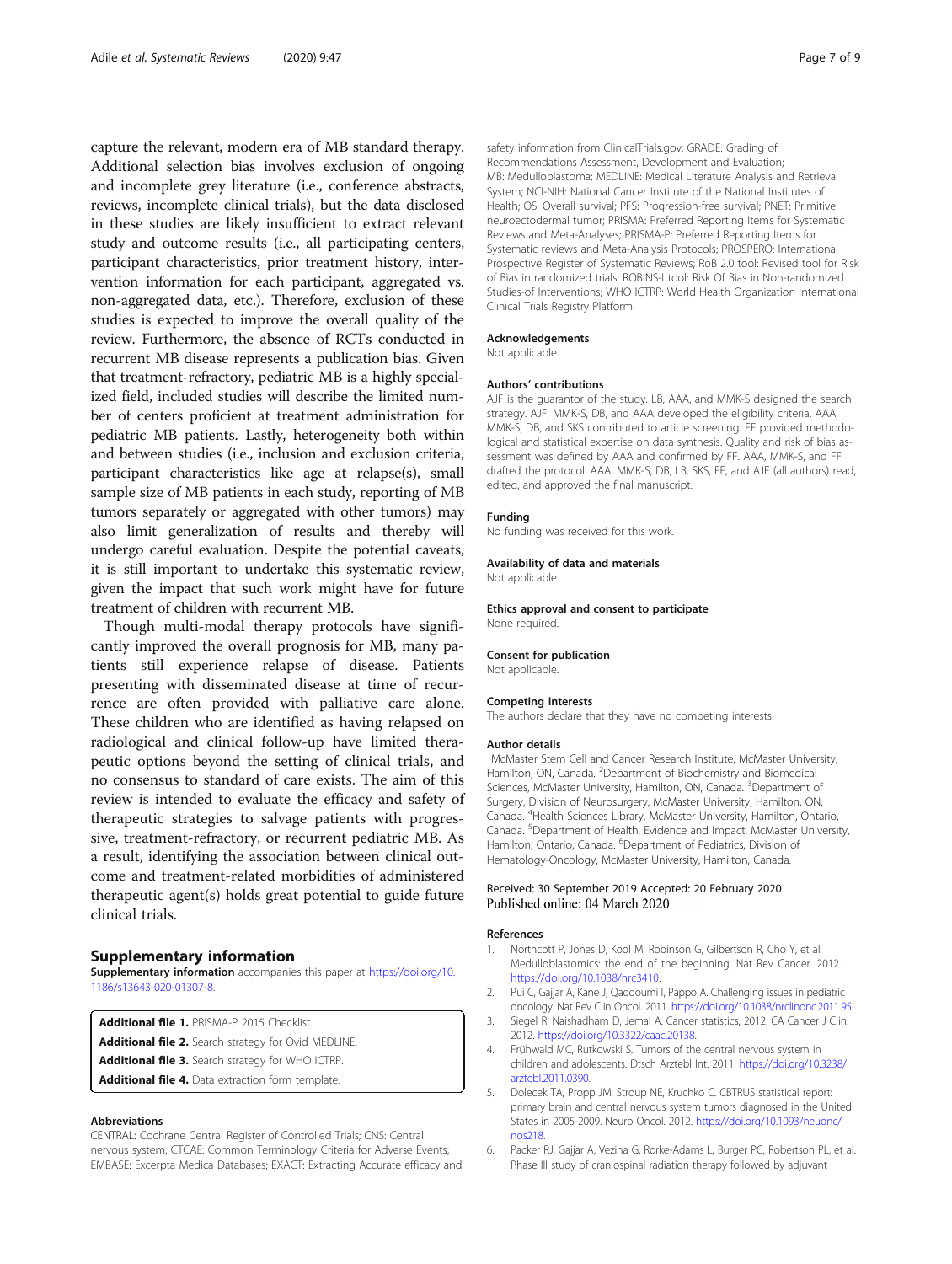<span id="page-7-0"></span>chemotherapy for newly diagnosed average-risk medulloblastoma. J Clin Oncol. 2006. <https://doi.org/10.1200/JCO.2006.06.4980>.

- 7. Hill R, Richardson S, Lindsey J, Crosier S, Schwalbe E, Hicks D, et al. MEDU-16. Time, pattern and outcome of medulloblastoma relapse is biology and therapy-dependent. Neuro Oncol. 2017;19 Suppl 4:i41–iv41.
- 8. Wu X, Northcott P, Dubuc A, Dupuy AJ, Shih DJ, Witt H, et al. Clonal selection drives genetic divergence of metastatic medulloblastoma. Nature. 2012. <https://doi.org/10.1038/nature10825>.
- 9. Morrissy AS, Garzia L, Shih DJ, Zuyderduyn S, Huang X, Skowron P, et al. Divergent clonal selection dominates medulloblastoma at recurrence. Nature. 2016. [https://doi.org/10.1038/nature16478.](https://doi.org/10.1038/nature16478)
- 10. St. Jude Children's Research Hospital. Identifier NCT03434262, SJDAWN: St. Jude Children's Research Hospital phase 1 study evaluating molecularlydriven doublet therapies for children and young adults with recurrent brain tumors. [ClinicalTrials.gov](http://clinicaltrials.gov). 2018. [https://clinicaltrials.gov/ct2/show/](https://clinicaltrials.gov/ct2/show/NCT03434262) [NCT03434262.](https://clinicaltrials.gov/ct2/show/NCT03434262) Accessed 23 Jun 2019.
- 11. Tsang DS, Laperriere NJ. Re-irradiation for paediatric tumours. Clin Oncol (R Coll Radiol). 2019. <https://doi.org/10.1016/j.clon.2018.10.003>.
- 12. Wetmore C, Herington D, Lin T, Onar-Thomas A, Gajjar A, Merchant TE. Reirradiation of recurrent medulloblastoma: does clinical benefit outweigh risk for toxicity? Cancer. 2014. <https://doi.org/10.1002/cncr.28907>.
- 13. Nieder C, Andratschke NH, Grosu A. Re-irradiation for recurrent primary brain tumors. Anticancer Res. 2016. <https://doi.org/10.21873/anticanres.11067>.
- 14. White L, McCowage G, Kannourakis G, Nayanar V, Colnan L, Kellie S, et al. Dose-intensive cyclophosphamide with etoposide and vincristine for pediatric solid tumors: a phase I/II pilot study by the Australia and New Zealand Childhood Cancer Study Group. J Clin Oncol. 1994. [https://doi.org/](https://doi.org/10.1200/JCO.1994.12.3.522) [10.1200/JCO.1994.12.3.522.](https://doi.org/10.1200/JCO.1994.12.3.522)
- 15. Ziegler D, Cohn RJ, McCowage G, Alvaro F, Oswald C, Mrongovius R, et al. Efficacy of vincristine and etoposide with escalating cyclophosphamide in poor-prognosis pediatric brain tumors. Neuro Oncol. 2006. [https://doi.org/](https://doi.org/10.1215/S1522851705000463) [10.1215/S1522851705000463.](https://doi.org/10.1215/S1522851705000463)
- 16. Chinnaswamy G, Sankaran H, Bhat V, KC A, Saroha M, Prasad M, et al. DEV-19. The role of combat (combined oral metronomic biodifferentiating antiangiogenic treatment) in high-risk and relapsed medulloblastoma: a single institution experience. Neuro Oncol. 2018; 20(Suppl 2):i48–9.
- 17. Giselle Sholler, Spectrum Health Hospitals. Identifier NCT01483820, A phase I/II trial of TPI-287 in patients with refractory or recurrent neuroblastoma and medulloblastoma. [ClinicalTrials.gov.](http://clinicaltrials.gov) 2016. [https://clinicaltrials.gov/ct2/](https://clinicaltrials.gov/ct2/show/NCT01483820) [show/NCT01483820.](https://clinicaltrials.gov/ct2/show/NCT01483820) Accessed 24 Jun 2019.
- 18. Eli Lilly and Company. Identifier NCT01697514, A phase 1 trial of LY2940680 in pediatric patients with recurrent or refractory rhabdomyosarcoma or medulloblastoma. [ClinicalTrials.gov.](http://clinicaltrials.gov) 2012. [https://clinicaltrials.gov/ct2/show/](https://clinicaltrials.gov/ct2/show/NCT01697514) [NCT01697514.](https://clinicaltrials.gov/ct2/show/NCT01697514) Accessed 24 Jun 2019.
- 19. Pediatric Brain Tumor Consortium. Identifier NCT03904862, PBTC-053: A pediatric brain tumor consortium phase I/ II and surgical study of CX-4945 in patients with recurrent SHH medulloblastoma. [ClinicalTrials.gov.](http://clinicaltrials.gov) 2019. [https://clinicaltrials.gov/ct2/show/NCT03904862.](https://clinicaltrials.gov/ct2/show/NCT03904862) Accessed 24 Jun 2019.
- 20. Packer R, Vezina G. Management of and prognosis with medulloblastoma. Arch Neurol. 2008. [https://doi.org/10.1001/archneur.65.11.1419.](https://doi.org/10.1001/archneur.65.11.1419)
- 21. Shamseer L, Moher D, Clarke M, Ghersi D, Liberati A, Petticrew M, Shekelle P, Stewart L. PRISMA-P Group. Preferred reporting items for systematic review and meta-analysis protocols (PRISMA-P) 2015: elaboration and explanation. BMJ. 2015. [https://doi.org/10.1136/bmj.g7647.](https://doi.org/10.1136/bmj.g7647)
- 22. Bode U, Zimmermann M, Moser O, Rutkowski S, Warmuth-Metz M, Pietsch T, et al. Treatment of recurrent primitive neuroectodermal tumors (PNET) in children and adolescents with high-dose chemotherapy (HDC) and stem cell support: results of the HITREZ 97 multicentre trial. J Neurooncol. 2014. <https://doi.org/10.1007/s11060-014-1598-8>.
- 23. Sayour EJ, Mitchell DA. Immunotherapy for pediatric brain tumors. Brain Sci. 2017. <https://doi.org/10.3390/brainsci7100137>.
- 24. Park JE, Kang J, Yoo KH, Sung KW, Koo HH, Lim DH, et al. Efficacy of highdose chemotherapy and autologous stem cell transplantation in patients with relapsed medulloblastoma: a report on the Korean Society for Pediatric Neuro-Oncology (KSPNO)-S-053 Study. J Korean Med Sci. 2010. [https://doi.](https://doi.org/10.3346/jkms.2010.25.8.1160) [org/10.3346/jkms.2010.25.8.1160](https://doi.org/10.3346/jkms.2010.25.8.1160).
- 25. Zia MI, Forsyth P, Chaudhry A, Russell J, Stewart DA. Possible benefits of high-dose chemotherapy and autologous stem cell transplantation for adults with recurrent medulloblastoma [Internet]. Bone Marrow Transplant. 2002. <https://doi.org/10.1038/sj.bmt.1703725>.
- 26. Akyüz C, Demir H, Varan A, Yalçın B, Kutluk T, Büyükpamukçu M. Temozolomide in relapsed pediatric brain tumors: 14 cases from a single center. Childs Nerv Syst. 2011. [https://doi.org/10.1007/s00381-011-](https://doi.org/10.1007/s00381-011-1561-3) [1561-3](https://doi.org/10.1007/s00381-011-1561-3).
- 27. Aguilera D, Mazewski C, Fangusaro J, MacDonald TJ, McNall-Knapp RY, Hayes LL, et al. Response to bevacizumab, irinotecan, and temozolomide in children with relapsed medulloblastoma: a multi-institutional experience. Childs Nerv Syst. 2013. <https://doi.org/10.1007/s00381-012-2013-4>.
- 28. Common Terminology Criteria for Adverse Events (CTCAE) Version 5.0. U.S. Department of Health and Human Services. 2017. [https://ctep.cancer.gov/](https://ctep.cancer.gov/protocoldevelopment/electronic_applications/docs/CTCAE_v5_Quick_Reference_5x7.pdf) [protocoldevelopment/electronic\\_applications/docs/CTCAE\\_v5\\_Quick\\_](https://ctep.cancer.gov/protocoldevelopment/electronic_applications/docs/CTCAE_v5_Quick_Reference_5x7.pdf) [Reference\\_5x7.pdf.](https://ctep.cancer.gov/protocoldevelopment/electronic_applications/docs/CTCAE_v5_Quick_Reference_5x7.pdf) Accessed 11 Dec 2018.
- 29. Packer RJ. Chemotherapy for medulloblastoma/primitive neuroectodermal tumors of the posterior fossa. Ann Neurol. 1990. [https://doi.org/10.1002/ana.](https://doi.org/10.1002/ana.410280615) [410280615](https://doi.org/10.1002/ana.410280615).
- 30. Zeltzer P, Boyett J, Finlay J, Albright A, Rorke L, Milstein J, et al. Metastasis stage, adjuvant treatment, and residual tumor are prognostic factors for medulloblastoma in children: conclusions from the Children's Cancer Group 921 randomized phase III study. J Clin Oncol. 1999. [https://doi.org/10.1200/](https://doi.org/10.1200/JCO.1999.17.3.832) [JCO.1999.17.3.832.](https://doi.org/10.1200/JCO.1999.17.3.832)
- 31. Taylor RE, Bailey CC, Robinson K, Weston C, Ellison D, Ironside J, et al. Results of a randomized study of preradiation chemotherapy versus radiotherapy alone for nonmetastatic medulloblastoma: the International Society of Paediatric Oncology/United Kingdom Children's Cancer Study Group PNET-3 Study. J Clin Oncol. 2003. [https://doi.org/10.1200/JCO.2003.05.116.](https://doi.org/10.1200/JCO.2003.05.116)
- 32. Gururangan S, Krauser J, Watral MA, Driscoll T, Larrier N, Reardon DA, et al. Efficacy of high-dose chemotherapy or standard salvage therapy in patients with recurrent medulloblastoma. Neuro Oncol. 2008. [https://doi.org/10.](https://doi.org/10.1215/15228517-2008-044) [1215/15228517-2008-044](https://doi.org/10.1215/15228517-2008-044).
- 33. Martin AM, Raabe E, Eberhart C, Cohen KJ. Management of pediatric and adult patients with medulloblastoma. Curr Treat Options Oncol. 2014. <https://doi.org/10.1007/s11864-014-0306-4>.
- 34. Faber T, Ravaud P, Riveros C, Perrodeau E, Dechartres A. Meta-analyses including non-randomized studies of therapeutic interventions: a methodological review. BMC Med Res Methodol. 2016. [https://doi.org/10.](https://doi.org/10.1186/s12874-016-0136-0) [1186/s12874-016-0136-0](https://doi.org/10.1186/s12874-016-0136-0).
- 35. Kew K, Evans D, Anderson D, Boyter A. Long-acting muscarinic antagonists (LAMA) added to inhaled corticosteroids (ICS) versus addition of long-acting beta2-agonists (LABA) for adults with asthma. Cochrane Database of Sys Rev. 2015. <https://doi.org/10.1002/14651858.CD011438.pub2>.
- 36. Data collection form (for RCTs). In: Cochrane Interactive Learning module 4: Selecting studies and collecting data. Cochrane Collaboration. 2018. [https://training.cochrane.org/data-collection-form](https://training.cochrane.org/data-collection-form-rcts)[rcts](https://training.cochrane.org/data-collection-form-rcts). Accessed 30 Dec 2019.
- 37. Kool M, Korshunov A, Remke M, Jones DT, Schlanstein M, Northcott PA, et al. Molecular subgroups of medulloblastoma: an international metaanalysis of transcriptome, genetic aberrations, and clinical data of WNT, SHH, Group 3, and Group 4 medulloblastomas. Acta Neuropathol. 2012. <https://doi.org/10.1007/s00401-012-0958-8>.
- Bautista F, Fioravantti V, de Rojas T, Carceller F, Madero L, Lassaletta A, Moreno L. Medulloblastoma in children and adolescents: a systematic review of contemporary phase I and II clinical trials and biology update. Cancer Med. 2017. <https://doi.org/10.1002/cam4.1171>.
- 39. Muirhead K, Macaden L, Clarke C, Smyth K, Polson R, O'Malley C. The characteristics of effective technology-enabled dementia education for health and social care practitioners: protocol for a mixed studies systematic review. Syst Rev. 2019. [https://doi.org/10.1186/s13643-019-1212-4.](https://doi.org/10.1186/s13643-019-1212-4)
- 40. Istanboulian L, Rose L, Yunusova Y, Gorospe F, Dale C. Barriers to and facilitators for use of augmentative and alternative communication and voice restorative devices in the adult intensive care unit: a scoping review protocol. Syst Rev. 2019. <https://doi.org/10.1186/s13643-019-1232-0>.
- 41. Ahmadzai N, Cheng W, Wolfe D, Bonaparte J, Schramm D, Fitzpatrick E. Pharmacologic and surgical therapies for patients with Meniere's disease: a protocol for a systematic review and meta-analysis. Syst Rev. 2019. [https://](https://doi.org/10.1186/s13643-019-1195-1) [doi.org/10.1186/s13643-019-1195-1.](https://doi.org/10.1186/s13643-019-1195-1)
- 42. Pradhan R, Hoaglin DC, Cornell M, Liu W, Wang V, Yu H. Automatic extraction of quantitative data from ClinicalTrials.gov to conduct metaanalyses. J Clin Epidemiol. 2019. [https://doi.org/10.1016/j.jclinepi.2018.08.023.](https://doi.org/10.1016/j.jclinepi.2018.08.023)
- 43. Sterne JAC, Savović J, Page MJ, Elbers RG, Blencowe NS, Boutron I, et al. RoB 2: a revised tool for assessing risk of bias in randomised trials. BMJ. 2019. <https://doi.org/10.1136/bmj.l4898>.